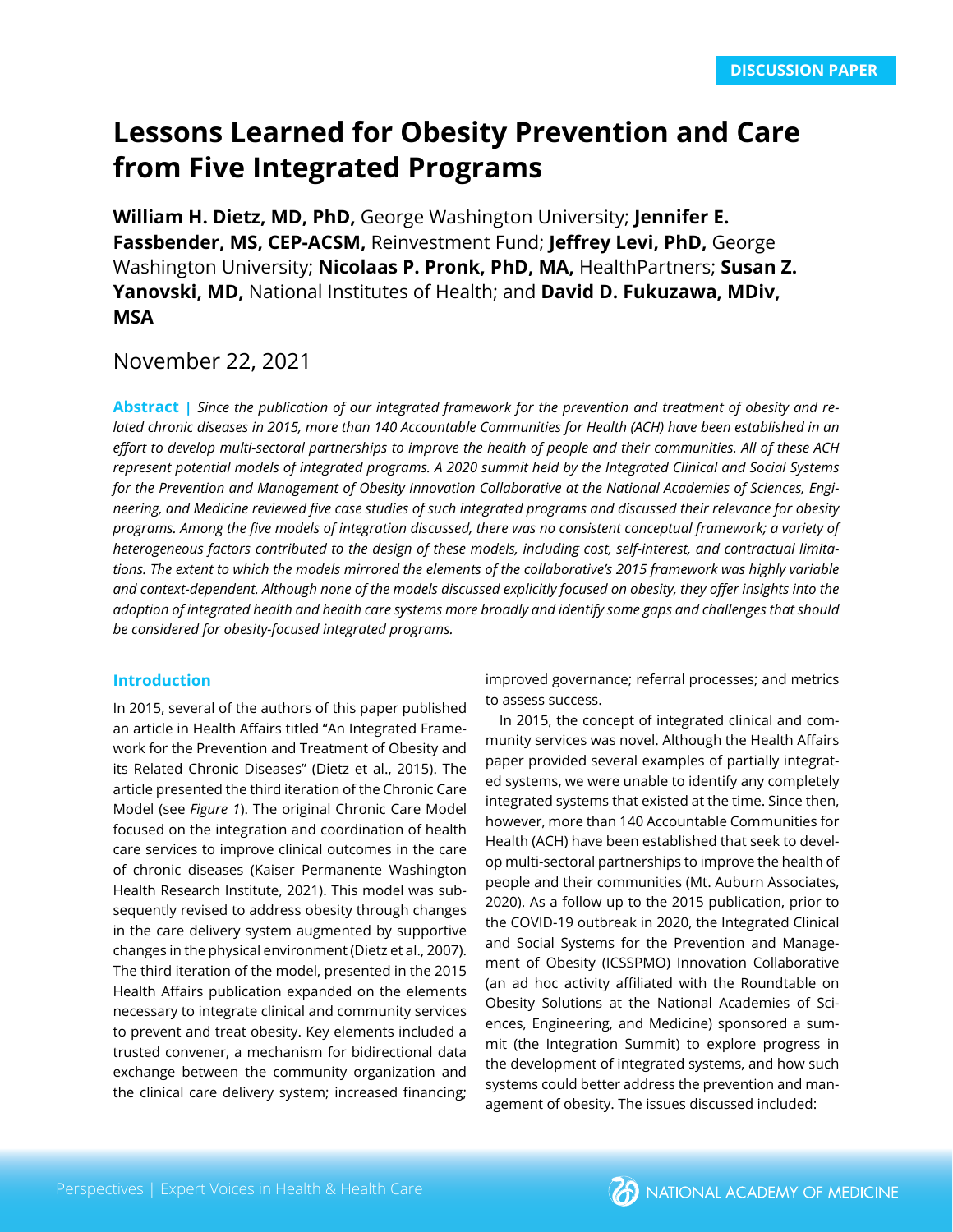

**FIGURE 1 |** An Illustration of a Framework that Integrates Clinical and Community Systems to Prevent and Manage Obesity

**SOURCE:** Dietz, W. H., B. Belay, D. Bradley, S. Kahan, N. D. Muth, E. Sanchez, and L. Solomon. 2017. A Model Framework That Integrates Community and Clinical Systems for the Prevention and Management of Obesity and Other Chronic Diseases. *NAM Perspectives*. Discussion Paper, National Academy of Medicine, Washington, DC. https://doi.org/10.31478/201701b.

- 1. How to address obesity and the path forward for integrated clinical and community systems;
- 2. How new models of "integrated obesity-related services" might modify the collaborative's 2015 framework; and
- 3. Model programs that integrated health care systems and the health of the public.

The Integration Summit considered five distinct programs, and the discussion that followed provided insights into how the framework proposed in our 2015 article could be modified. The summit made a deliberate attempt to capture thoughts, insights, and learnings regarding equity, value, power, and relationships in an effort to inform a revised framework.

The five programs examined were:

An integrated payer and care delivery system (Kaiser Permanente);

- A hospital-community partnership (Nationwide Children's Hospital);
- Two plan-driven systems (Nemours Children's Health System and AmeriHealth Caritas DC); and
- A community health plan partnership (Collaborative Cottage Grove in Greensboro, NC).

The authors of this paper recognize that these five programs are a diverse but limited sample. As a result, the models of integration that they represent offer no consistent conceptual framework. The factors that contributed to the design of these models were heterogeneous, and included cost, self-interest, and contractual limitations. In addition, the extent to which these models mirrored the elements of the 2015 framework also turned out to be highly variable and context-dependent. Still, the examples of these integrated programs provide valuable lessons as described in the following section.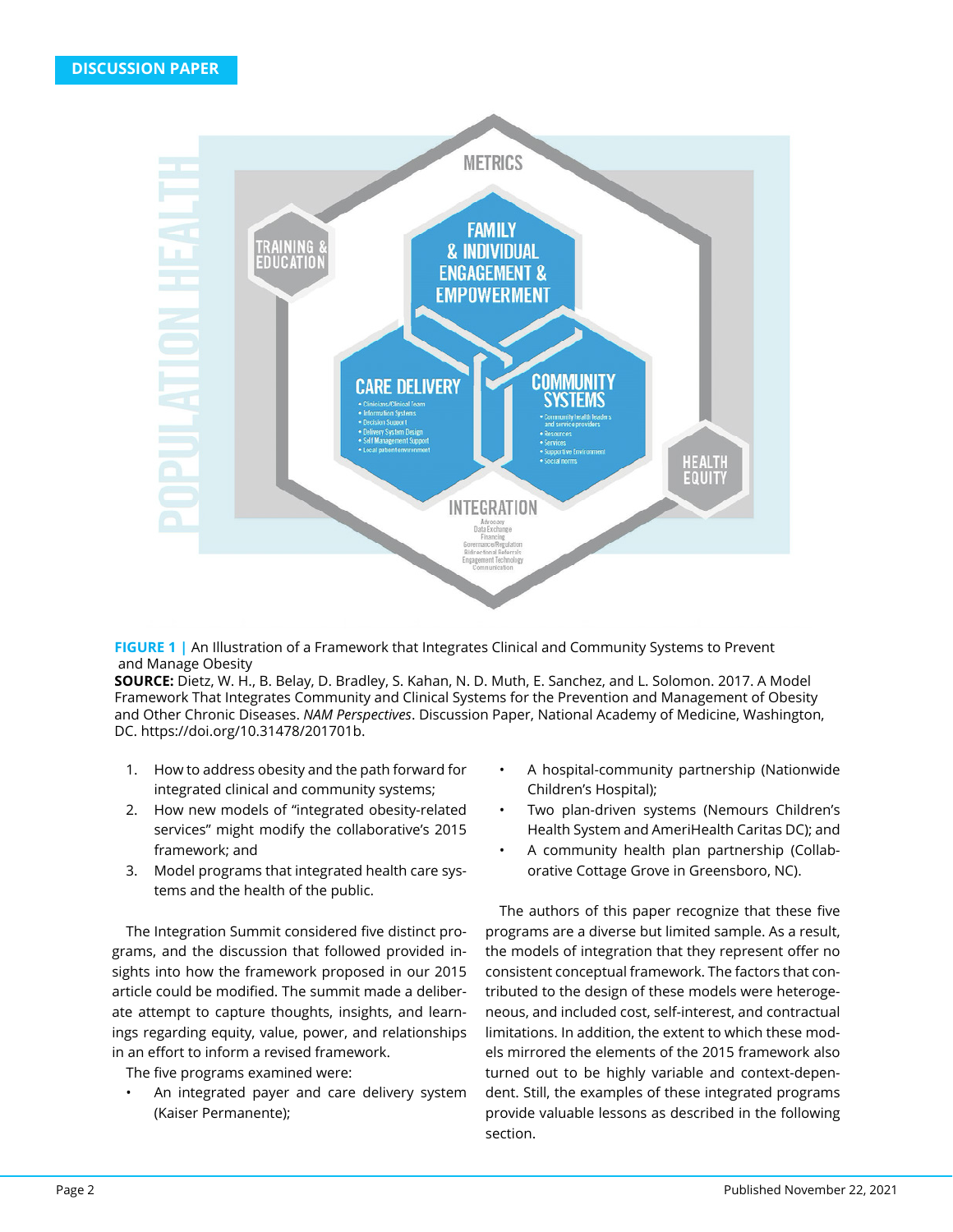# **Examples from the Field**

## **Kaiser Permanente**

Kaiser Permanente's (KP) efforts to develop an integrated model for addressing the social determinants of health (SDoH) emerged from a 2019 survey of KP patients, which disclosed that 97% of respondents wanted medical providers to ask about their social needs. Throughout this manuscript, the term SDoH refers to the environmental conditions that affect a wide range of health functioning and quality of life outcomes and risks (ODPHP, 2021). To respond to this identified need, KP launched the "Thrive Local" initiative (https://permanente.org/tag/thrive-local/), which forms the core of the organization's solution to addressing SDoH. Prior to this initiative, KP had undertaken more than 35 relatively unconnected programs to address the impact of SDoH.

KP is currently focusing on developing the infrastructure necessary to connect individuals with identified social needs to appropriate service providers through a network of community-based organizations, health care providers, and public agencies. The data produced at the individual, community, and organizational levels will allow KP to understand members' and nonmembers' social contexts and foster better partnerships with multi-sectoral community organizations.

This networked approach could theoretically identify gaps specific to obesity. For example, at the community level, it could provide data to multi-partner and multisectoral organizations that identify common assets and gaps. In addition, the approach could be applied to directly address issues of food insecurity, diabetes, and obesity.

The Thrive Local network features three components to provide integrated clinical and social care, supported by data integration and partnerships within the community:

- 1. An online resource directory of social services within KP's geographic footprint that can be filtered by geography, domain, service, and language spoken by the service provider;
- 2. A community network tracking system that allows a community's social service providers to share amongst themselves (with consent) information about individuals who use their services; and
- 3. A technology platform that seamlessly integrates the data from a community network with KP's electronic health records and other systems in a bidirectional information exchange.

Of the model programs presented at the summit, Kaiser Permanente's example, which aggregates personcentered data to identify community needs, provides, in the opinions of the authors, the most innovative use of data to identify potential areas for partnerships that integrate health and health care partnerships. It remains unclear, however, how much community engagement will occur in the program's design and implementation. It is also important to note that, to the authors, while KP's Thrive Local program offers an interesting example of integration, it appears to address the consequences of SDoH rather than the determinants of SDoH.

# **Nationwide Children's Hospital**

Beginning in 2002, Nationwide Children's Hospital (Nationwide) in Columbus, Ohio became a partner in a citywide effort to help Columbus flourish. The hospital is a large employer located next to an interstate highway and surrounded by a neighborhood with the highest rate of gun violence in the city, the third worst school in the state, and a 30% housing vacancy rate. The hospital's decision to invest in its surrounding community was driven by its leadership's conclusion that Nationwide could not claim to be a great health care system when "the situation next door is terrible." In 2008, in partnership with United Way, city government, Ohio State University, a local church, and the non-profit Community Development for All People, the hospital initiated the "Healthy Neighborhoods Healthy Families" program, which targeted five areas:

- 1. Affordable housing;
- 2. Workforce development;
- 3. Education interventions;
- 4. Safe and accessible neighborhoods; and
- 5. Health and wellness.

The hospital established collateral funding that attracted additional investments to renovate and sell vacant and abandoned properties, provide homebuyer assistance, and provide existing homeowners with funds for home repair. These efforts have built over 370 homes and developed 55 rental units. Neighborhood vacancy rates have decreased by 70%, and limited data suggest that new homes have not gentrified the community. The expansion of hospital services has led to efforts to train and employ neighborhood residents, thereby reducing unemployment and poverty through the provision of local jobs. Eventual outcomes include school readiness and the elimination of racial disparities in infant mortality. Obesity has also been a target, and Nationwide has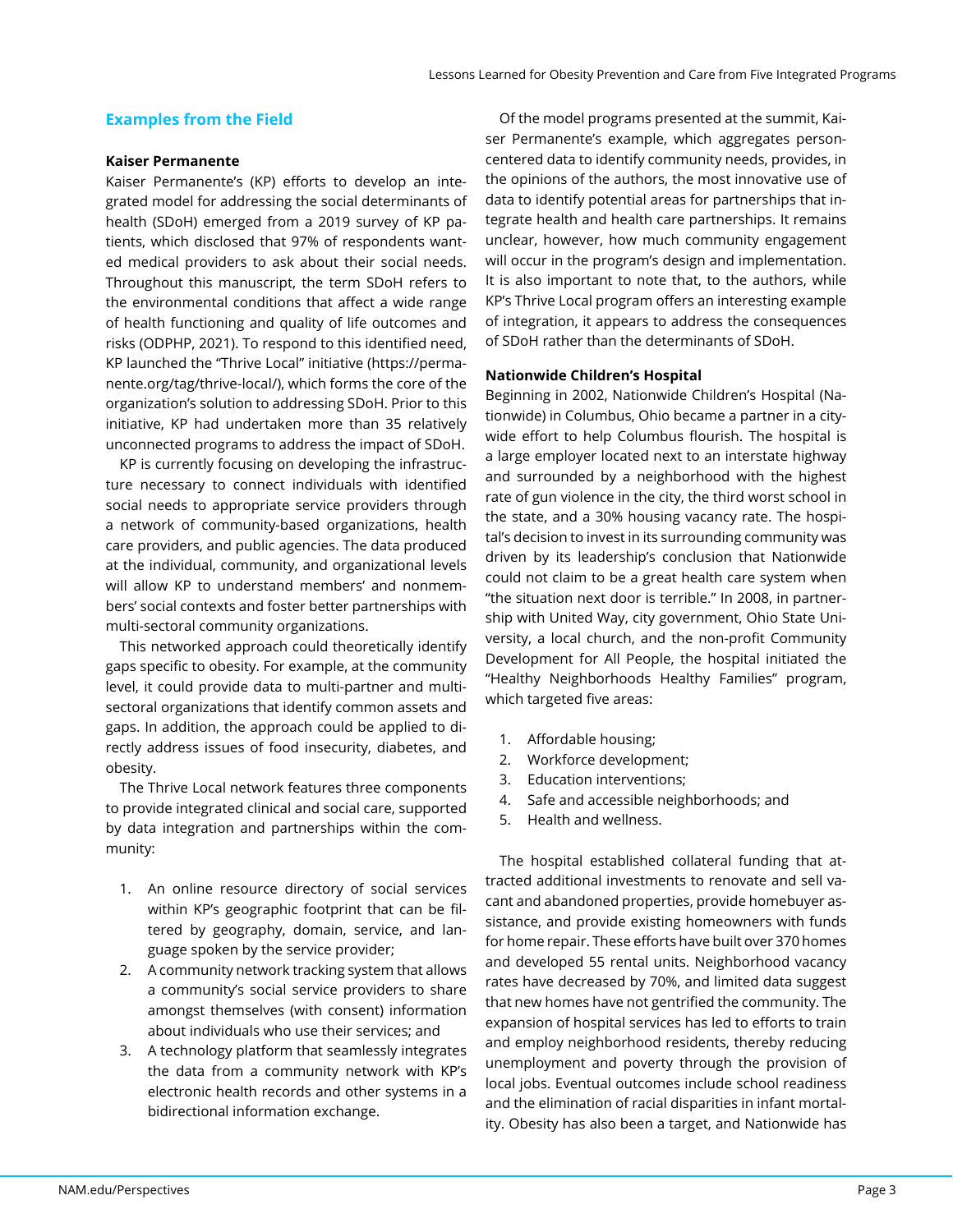expanded beyond a bariatric surgery program to also include weight management programs in primary care and the provision of school-based services. Nationwide recognizes the connection of obesity to poverty and the need for broad-ranging interventions, and has begun to examine outcomes in the neighborhoods they have revitalized.

Although the Nationwide model blurs care delivery and community systems, it most directly addresses SDoH through health resources, political suasion of government agencies/donors, and capital investment. The authors believe this example is potentially scalable for health systems like Accountable Care Organizations.

#### **Nemours Children's Health System**

Nemours Children's Health System (Nemours) is a dominant player in Delaware serving child health. Based on a community needs assessment, Nemours initially targeted community concerns about obesity with efforts to shift its focus from the clinical care of individuals to the greater provision of community and population health. However, a 2012 grant from the Centers for Medicare and Medicaid Innovation provided the opportunity to develop an integrated approach to specifically prevent and reduce childhood asthma. This intervention started with efforts to educate clinicians in SDoH as they applied to asthma, for example, by organizing drive-by neighborhood tours. An asthma registry provided risk stratification. Patient navigators hired by Nemours provided the link between families and primary care clinics, conducted home environmental assessments, and reinforced asthma education. Nemours acted as the integrator, linking clinics to communities, facilitating partnerships with other stakeholders such as Housing and Urban Development and the Department of Health, and building connections between sectors that supported shared goals and advanced policy-level solutions to population issues.

The push to focus on policy solutions to environmental triggers led to a smoke-free ordinance in the city, a reduction of solvents that contributed to asthma in child care centers, a reduction of school bus idling in Wilmington, integrated pest management in homes, and changes in the Medicaid drug formulary to include metered dose inhalers. These changes benefitted thousands of children in Delaware, and led to a 60% reduction in emergency room visits, a 44% decrease in asthma-related hospital admissions, and an annual reduction in medical costs of \$2,100 per child. Because

Nemours operates on a fee-for-service basis, however, the hospital incurred substantial revenue losses. In interventions that require long time horizons to see improved outcomes, such as weight loss, value-based care systems may be more appropriate than fee-forservice.

This intervention demonstrates a number of valuable lessons, including the benefit of identifying a short-term return on investment; leveraging the moral imperative to act by connecting it to an organization's mission; focusing on the model instead of the topic; building partnerships and trust; blending universal and targeted approaches to address impacts on equity; supporting the role of the integrator and using it to identify an approach's value; securing the funding and capacity for sustainability; engaging clinicians early; and building spread and scale into the model. The authors believe this model is generalizable, but may be challenging to apply to obesity because the return on investment with obesity is so delayed.

#### **AmeriHealth Caritas District of Columbia (DC)**

AmeriHealth Caritas DC (AmeriHealth) collaborates with community organizations and network providers to offer metabolic syndrome, healthy eating, and nutrition health education programs to its enrollees living with obesity, diabetes, and/or hypertension. In the various iterations of AmeriHealth's programs, certified health educators, nutritionists, and nurses facilitate multiple interactive learning sessions over a period of time to help participants gradually understand their underlying condition and how nutrition, fitness activities, and other lifestyle behaviors can be adjusted to better manage their condition and improve their overall health. Each session is led by a subject matter expert with participation by peer educators, who serve as informal coaches for the participants and also boost engagement between sessions.

Much of the program's effectiveness lies in the support provided by the peer educators and the sharing that occurs among participants. To monitor the effectiveness of these programs, AmeriHealth works with program facilitators to capture pre- and post- program biometrics, and for some of the programs, pre- and post- knowledge quizzes to gauge potential improvements in health literacy and participants' knowledge about their condition. The plan has recorded statistically significant reductions in one or more of the key measures—weight, body-mass index (BMI), blood pressure, and HbA1C—as well as improvements in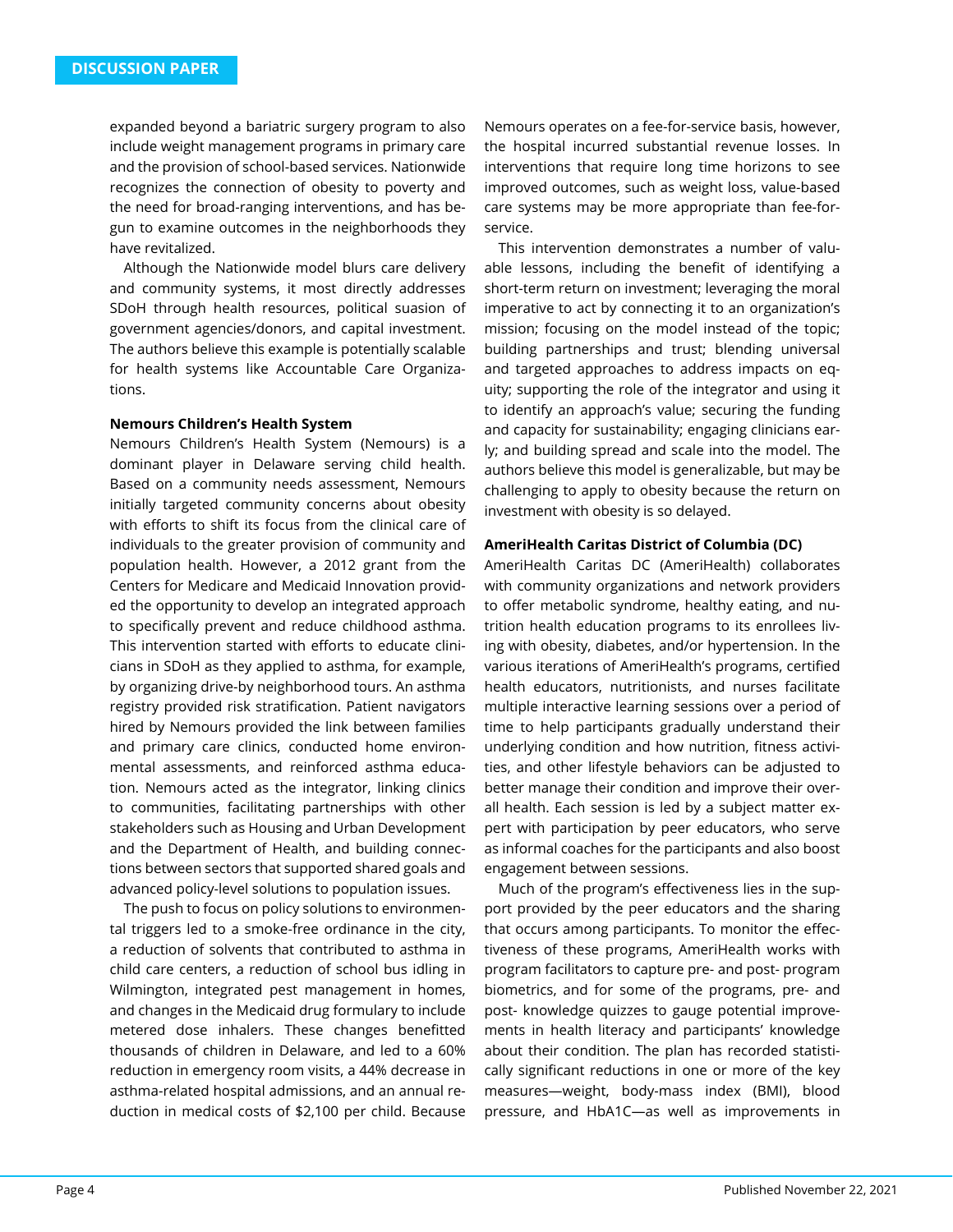participant understanding of their underlying health conditions and how to better manage them. Despite documented improvements in health outcomes, it has been challenging to secure ongoing funding and scale up these programs without evidence of a clear return on investment and linkages to a decrease in the overall health care costs for this population.

### **Collaborative Cottage Grove**

Collaborative Cottage Grove is a community-based health program in Greensboro, North Carolina that started with partnerships with the Greensboro Housing Coalition, Cottage Grove Initiative, Mustard Seed Community Health Clinic, and the New Hope Community Development Group, and later expanded to also partner with Cone Health. Community members prioritized a reduction in emergency room visits related to diabetes and asthma, as well as remediation of housing conditions that exacerbated asthma. The intersection of poverty with these factors reflected the impact of structural racism, which had begun with the redlining of the Black community in Greensboro. The program also sought a clinical partnership with Cone Health; to build trust, it required that Cone Health come to terms with its own history of racial discrimination.

The narratives of residents about their living conditions and site visits by policy makers persuaded the Greensboro housing authority and city government to make substantial improvements in housing that successfully reduced emergency room visits for asthma, while the focus on diabetes and obesity led to the hiring of two local residents (funded by Cone Health) to conduct a Diabetes Prevention Program (DPP). The popularity of the DPP led to additional volunteer DPP leaders, the establishment of a community market, and the engagement of Cone Health medical residents. In addition, the rehabilitation of a local park increased opportunities for physical activity.

Achieving these goals has required multi-sector collaboration and the co-creation of methods and strategies with community members. The processes have prioritized resident voices and engagement in planning, decision-making, and implementation. Involving residents from the start has been integral to achieving equitable, win-win strategies and to ensuring that residents lead and sustain any changes. For example, a community advisory council is chaired by a local resident and co-chaired by a representative of an organizational partner. Representatives from Cone Health, the county Department of Health, the police department, and the Department of Parks and Recreation attend

the advisory committee meetings. The degree of trust that has been achieved by Cone Health is exemplified by an extraordinary degree of access to Cone Health's Healthy Community Director. The success of these collaborations has led to the diversification of funding from groups other than Cone Health.

# **Common Elements of the Five Programs**

The original intent of the Integration Summit was to explore the extent to which new models of integration could inform and modify our 2015 framework for the prevention and management of obesity. While only one of the models discussed focused specifically on obesity, all programs offered a number of insights and lessons learned. The revised model created by the authors is illustrated in *Figure 2.*

First, concerns were raised during the discussion that the 2015 framework was overly clinical. Second, based on the observation that clinical and public health initiatives were converging, "social services" was deemed a more appropriate term than "social systems." Finally, the authors felt that equity needed to permeate the model.

The 2015 framework included a number of elements of integration, including the convener, advocacy, data exchange, financing, governance, referral process, and communication. These are not elements that integrate systems, however, but rather characteristics of successfully integrated systems. Only those elements common to the 2015 framework and discussed during the summit are considered below.

The insights, outcomes, and conclusions that follow emerged from the presentations and discussions both before and during the summit.

The figure is an adaptation and simplification of the original ICSSPMO figure based on the recommendations of the summit attendees. Equity permeates the framework. The care delivery and community systems have been recast as care *services* and social *services* to emphasize their role in supporting individuals, families, and communities. The arrow formerly used to reflect integration, and the elements necessary to achieve integration (Dietz et al., 2015), now emphasize the mutual accountability of clinical and community services, which depend on equity, value, power, and relationships. Equity, value, power, and relationships are also determined by equitable policies and environments.

# *Compelling Rationale for Action*

For all groups, local data—either qualitative or quantitative—informed their focus. For example, the Collab-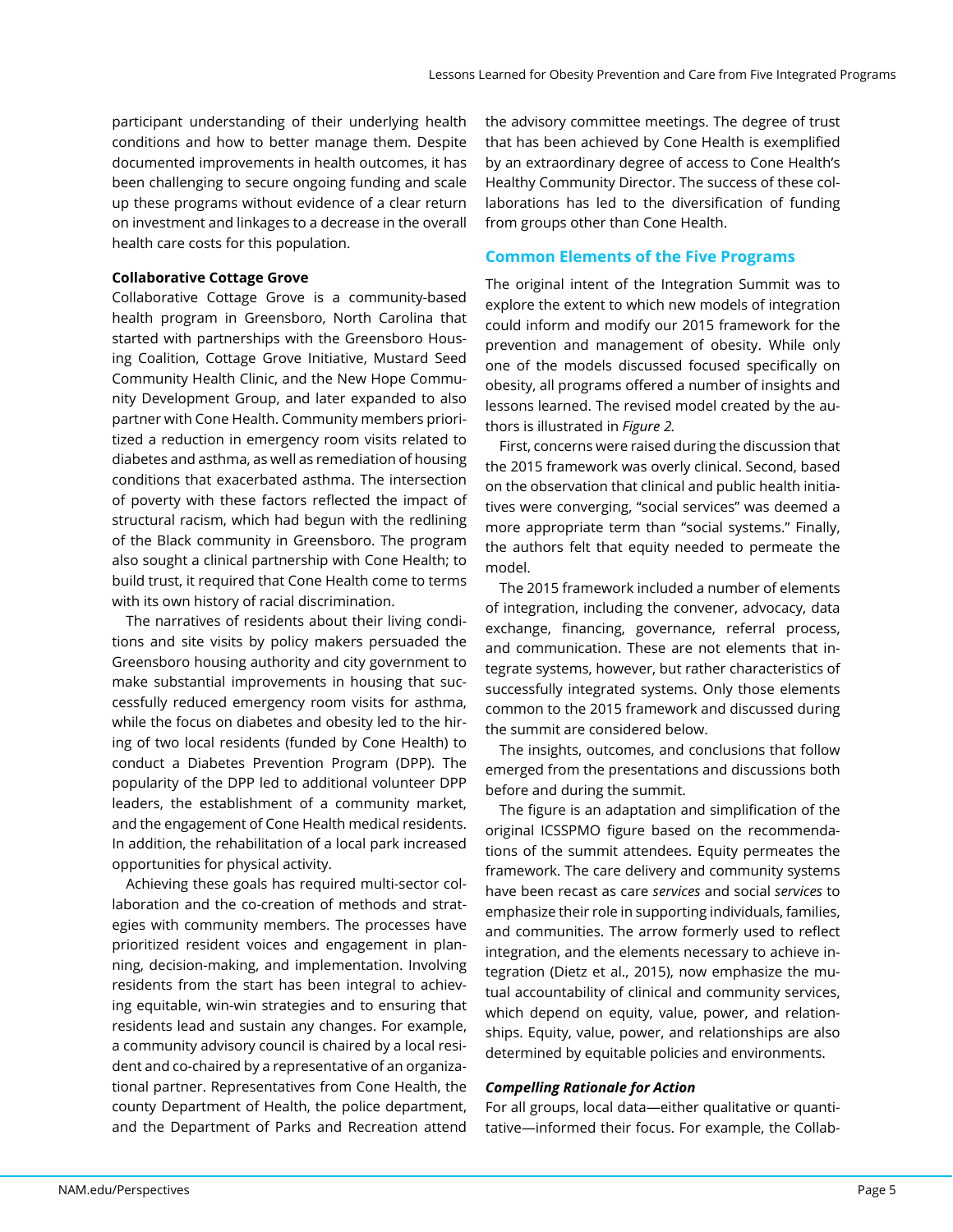

**FIGURE 2 |** Integrated Systems of Health and Health Care SOURCE: Developed by authors.

orative Cottage Grove used qualitative data in the form of stories about families living among sewage in a substandard housing complex to attract the attention of policy makers. Quantitative outcome data were used to monitor the success of the AmeriHealth program.

Another compelling rationale for action in several of the models was a focus on SDoH. In KP's case, 35 prior efforts to focus on SDoH were unconnected. Recognizing the need for medical providers to ask about social needs during visits led to an effort to develop a system that connected members' needs to services. In this way, KP's actions focused on addressing the needs consequent to SDoH rather than addressing the SDoH directly. Nationwide's decision was driven by the contrast between the high quality of services the hospital provided and the context of its immediate neighborhood, which was characterized by violence, poverty, and poor housing. The hospital board's recognition that becoming a great health care system required addressing SDoH led to their local investments in housing.

# *Equity*

There was wide agreement at the summit in 2020 that equity, which was an all-encompassing principle in the 2015 framework, needed to permeate any future model. A truly integrated model would need to establish an equitable balance of power and provide resources as well as free information interchange between health

care and community systems. A focus on equity also has clear implications for governance, with equal weight accorded to clinical and community organizations. Another suggestion was to place equity, value, power, and relationships at the center of the model. Of the five models, Cottage Grove provides the best example of equity, shared power, and relationships. There was also a suggestion that "Care Delivery" be changed to "Service Delivery" to reflect the expansion of traditional care delivery to include human and social service providers and other types of people who provide care. These points were incorporated into *Figure 2.* 

# *Role of the Integrator*

The integrator functions as a bridge between different components of the framework, and has the critical ability to listen, learn, and integrate service delivery and community systems while authentically engaging residents. Integration is central to the framework, and must be considered alongside all other framework elements. In addition to connecting elements of the framework, the integrator is responsible for providing enhanced alignment of purpose, shared ownership, shared leadership, and shared decision-making. Responsibilities include monitoring and ensuring shared power in how decisions are made, as well as safeguarding trustworthiness of the process. Integration should occur at multiple levels— individual, organizational, and policy and systems. Because integration is built on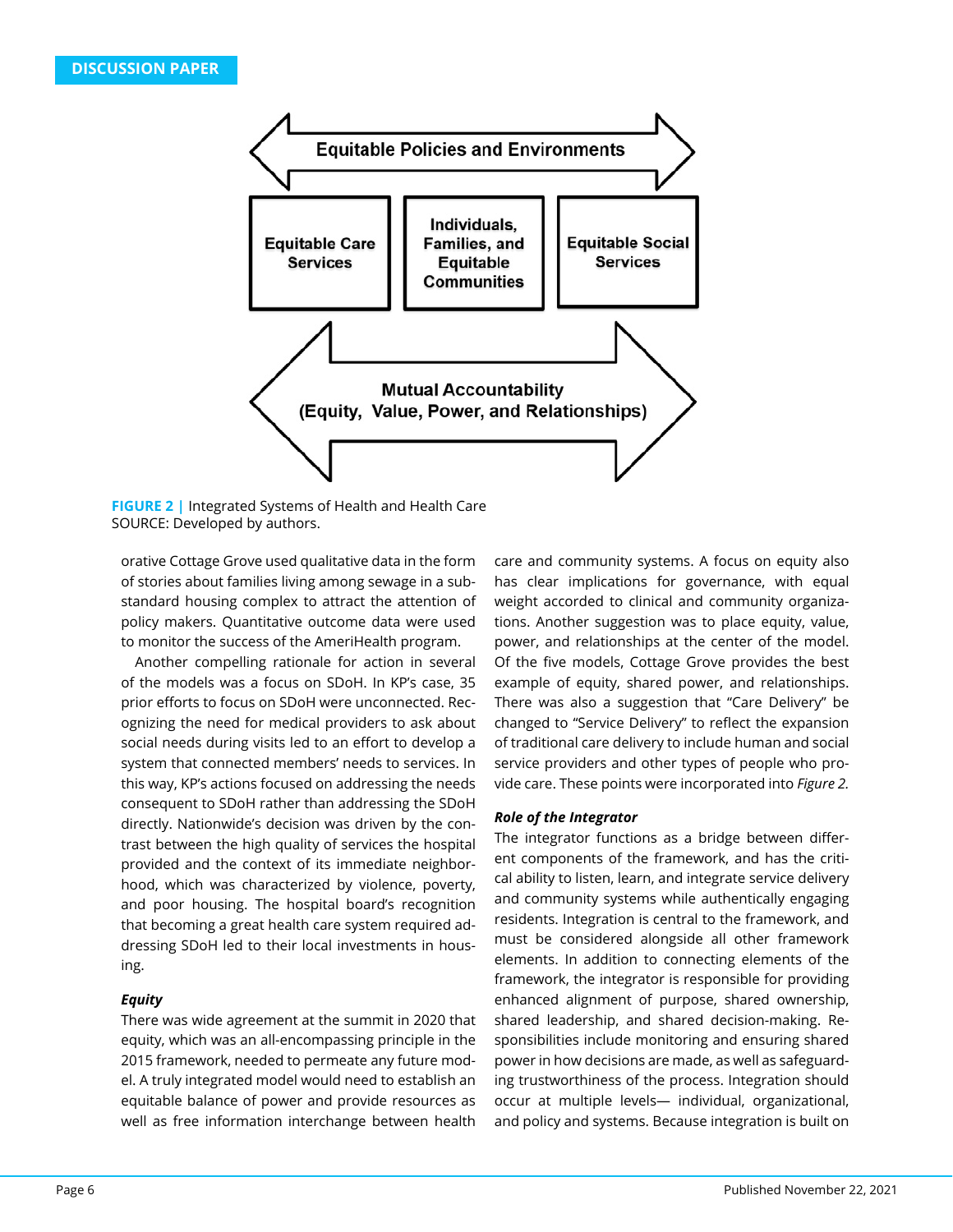trust and takes time to evolve, the framework could also include a time element.

All integration functions do not need to exist within a single entity, and the choice of a leader or leaders is context specific. It is particularly important to include representatives from the involved community who can share its historical and present context, because authentic community representation is essential to build trust and inform decision-making processes, such as allocation of resources. It is more difficult to establish, however, whether representatives truly represent the community. The concerns that initiated these examples of integration were quite diverse—addressing SDoH by KP and Nemours, the Board of Nationwide, and housing in Greensboro.

### *Governance*

Governance is critical to integration, especially with regards to who determines the integrator or backbone organization. As discussed at the summit, one of the limitations of the 2015 framework is that it appeared overly clinical and lacked flexibility. This limitation appeared to apply especially to the examples driven by payers or plans, like KP and Nationwide, in which decision-making appeared weighted toward the system rather than the community. The community-driven model appeared much more agile. For example, Collaborative Cottage Grove could rapidly hire community health workers from their community (community credentialed) without the human resources restrictions of health plans or hospitals (plan credentialed). In addition, a community-based integrated approach such as the one undertaken by Cottage Grove may be more likely to achieve equity, and more likely to directly address issues like structural racism.

The success of the Collaborative Cottage Grove program also required building trust between the community and the partner health system, Cone Health. Such trust is essential to holding partners mutually accountable. Here, Collaborative Cottage Grove played a key role as an integrator. Although not considered at the Integration Summit, the "Invest Health initiative," a project of the Reinvestment Fund focused on small to mid-size cities (with support from the Robert Wood Johnson Foundation), noted several elements that have been critical to successfully impacting precursors of systems change and targeting investments to communities that may improve the health and wellbeing of their residents. These include having strong leaders with a clear and aligned vision, working across sectors with an understanding of the connection between health and the built environment (Mt. Auburn Associates, 2020). There are a number of challenges here. First, it is difficult to develop and nurture leadership if it does not yet exist. In other cases, there may be nascent leaders that require a structure to empower them. However, medical systems may not recognize that their success depends on shared decision-making, and may be reluctant to share or accede power. Power sharing depends on trust, and trust depends on the strength of relationships. The extent to which medical systems share power in decision-making with their communities is a major, and often implicit, challenge (Franz et al., 2018; Skinner et al., 2018).

In these case examples, the processes for decisionmaking were quite variable, and were either outside in (top down), inside out (community-based), or some balance of the two, depending on the issue. For example, Nationwide Children's process began when the hospital board committed to devote resources to a community program, whereas Collaborative Cottage Grove was community-based from the outset, and Nemours utilized a mix of the models.

# *Collecting and Using Data*

Payer- and plan-driven systems tend to focus on clinical outcomes that may not align with the outcomes of interest to communities. For example, in Greensboro, Cone Health wanted to see a reduction in ER visits, while the Cottage Grove community wanted changes in housing. In addition, clinical outcomes typically lead to results much more quickly than changes in population metrics (as demonstrated by the short-term results for reduced asthma ER visits in Nemours vs. the longer-term health related changes achieved in Columbus). Cottage Grove combined qualitative and quantitative metrics to help tell its story and demonstrate a return on investment.

The differences in priorities between partners emphasizes the need to agree on and prioritize outcomes. Clinical outcomes are important, and their effects on costs can be readily demonstrated. Nonetheless, behavioral and quality-of-life outcomes that reflect current and future health are also critical metrics for both health plans and communities. Prevention metrics are more population-based. Finances, jobs, productivity, life satisfaction, or social connectedness can be used as measures of health and well-being, but their effects on costs are less immediate. These are outcomes that may be higher priorities for health plan members than for the health plan. The challenge is whether and how health plans can agree on the same priorities as their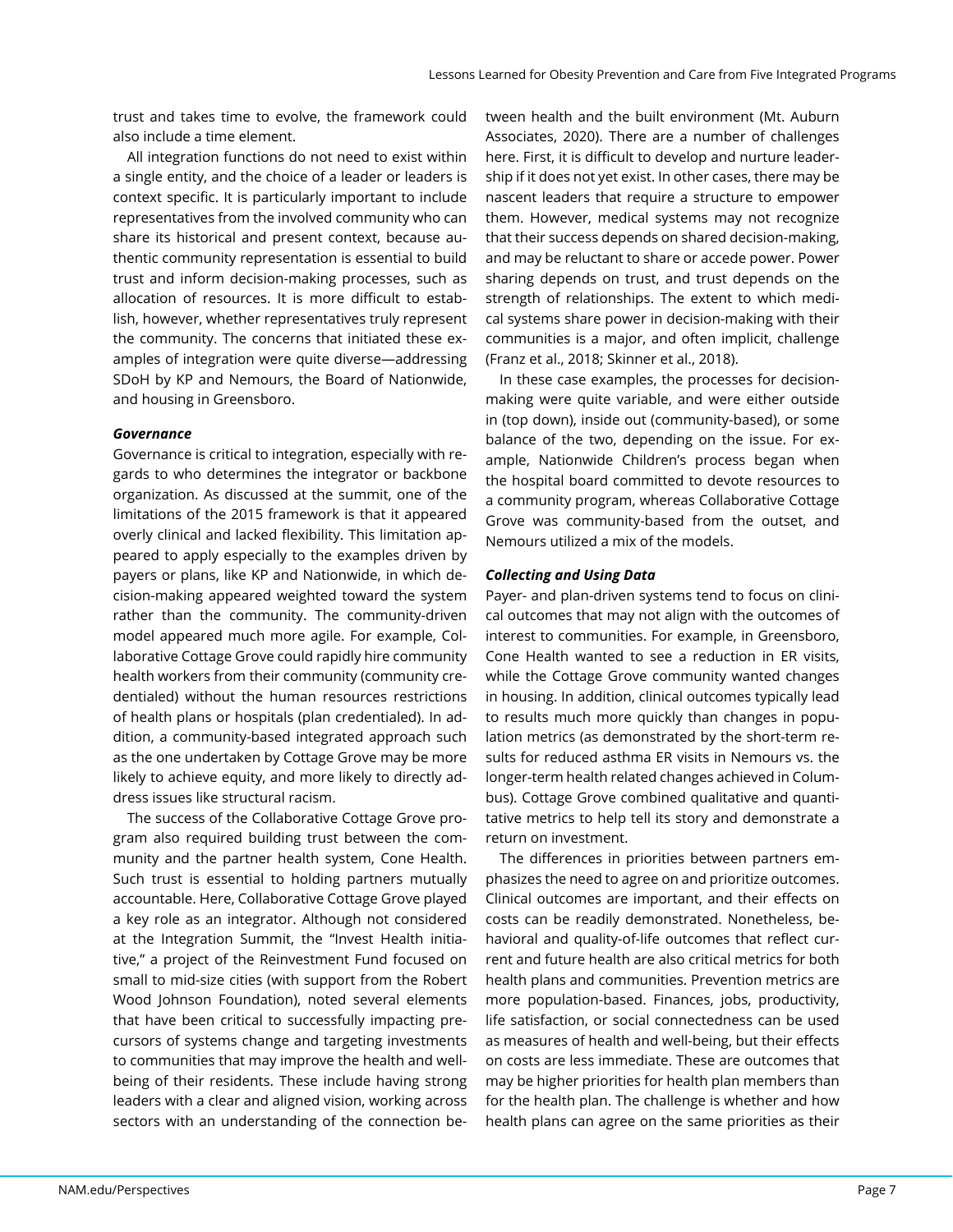population, and how shorter-term clinical outcomes can be linked to longer-term improvements in population health or SDoH. For example, Nationwide's most immediate focus has been on the physical, social, and economic determinants of health, and they recognize that there may be a significant time delay before their efforts to address the SDoH are reflected in improved clinical outcomes, like obesity.

#### *Financing*

Fee-for-service reimbursement drives patient volume rather than clinical outcomes, whereas value-based systems provide flexibility about how to achieve those outcomes, and metrics can include key steps to improved care. The multiple dimensions of money flows may not be fully represented in the 2015 and revised frameworks. For example, money flows from Medicaid to providers and also from organizations to community individuals who are involved in the system. Cottage Grove and Nationwide provide useful examples of local investment achieved through local hiring.

A broader issue is how to sustain funding for these programs. For example, Accountable Communities for Health provide a funding mechanism that could allow health plans to focus on long-term health outcomes that may ultimately save costs. However, a major challenge is that it is easier to pay for specific interventions than for the infrastructure necessary to sustain these organizations (Hughes and Mann, 2020). Furthermore, successful interventions conducted by a fee-for-service system, like those employed by Nemours, provide a disincentive for continued investments when the health care system loses money. The Nemours experience suggests that value-based systems may be better suited for interventions like obesity because the benefits of weight loss require a longer time horizon to see improved outcomes and reductions in comorbidity. Payers, such as AmeriHealth Caritas, may also benefit from a shift to a value on investment framing rather than a positive balance sheet and consider partnering on a collectively funded infrastructure to support interventions for a shared member-base between multiple payers.

#### **The COVID-19 Opportunity**

The SARS-CoV-2 outbreak erupted shortly after the summit, and led health care organizations to redirect their resources to address the acute demands of the pandemic. Alongside this, the adverse course and increased mortality of COVID-19 infections in people with obesity and people of color have highlighted the health inequities that have contributed to these disparities. The pandemic has emphasized the need for effective obesity prevention and mitigation strategies, and has renewed awareness of the need to address the social, physical, and economic determinants of health. Beyond the acute response to the pandemic is the opportunity to rebuild health and social systems to address equity and to implement health, social, and economic strategies to make individuals and communities more resilient in the face of future threats. Any post-COVID-19 system redesign will benefit from the identification of systemic changes that address equity, social determinants, and the important comorbidity of obesity.

### *Summary and Application to Obesity*

The common elements of the integrated systems reviewed here overlap considerably with the common elements of Accountable Communities for Health (*Figure 3*) and elements of our 2015 framework. These include leadership, governance, financing, and data. These preconditions for an integrated system are not universal, however, and strongly depend on the local context, such as who will lead the initiative and whether local resources are available. The five examples presented here varied substantially in their approach, depending on the local context and needs, and had variable community engagement, with only the Collaborative Cottage Grove initiative originating within the community itself. The variability across the five models presented at the summit emphasizes that these integrated models may not be readily spread or scaled. Furthermore, without local investments to create the preconditions necessary for change, integrated systems will only be possible in a limited number of communities.

The 2015 framework emerged from the recognition that an integrated approach was necessary to address obesity. Because the prevalence of obesity is 42% in adults and 19% in children, we will not be able to treat our way out of the obesity epidemic (Hales et al., 2020; Fryar, Carroll, and Afful, 2020). Furthermore, because many people with obesity blame themselves for their disease, there is not a demand for services to address obesity, as there is with other chronic illnesses. Most interventions have been driven by clinical systems, and a number of carefully designed randomized trials to prevent childhood obesity have failed, in part because the community context was not adequately addressed (Dietz, 2019; Kumanyika, 2017). Community-based initiatives that partner with health systems are rare. However, health care delivery systems can become models for community initiatives by modeling the strategies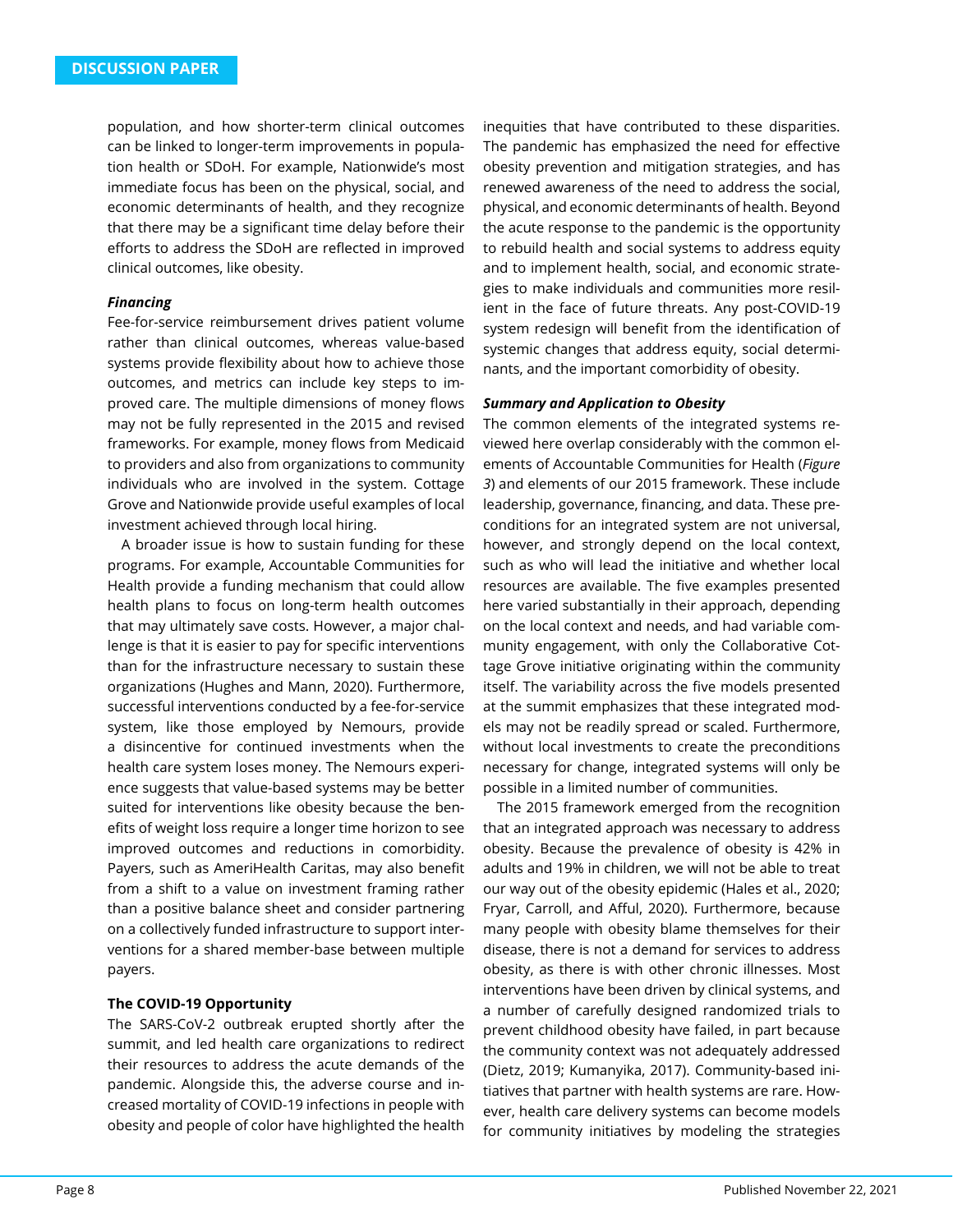

**FIGURE 3 |** Accountable Communities for Health Assessment Framework **SOURCE:** The Funders Forum on Accountable Health: *A Common Framework for Assessing Accountable Communities for Health.* Reprinted with permission.

that communities can adopt. For example, prompted by the Boston Public Health Commission, a group of hospitals collectively reduced the availability of sugary drinks because of their association with obesity (Block et al., 2010; Boston Public Health Commission, n.d.). KP has made physical activity a vital sign in an effort to prompt providers to ask and potentially counsel their patients about the importance of physical activity (Sallis, 2017).

Multiple community-based services and strategies are required to reinforce clinical efforts to address obesity, and none of the five models discussed here provides the broad array of partners needed to adequately address obesity. For example, strategies that promote physical activity and improve access to healthful foods in schools, worksites, and communities must complement clinical efforts. Some of these strategies directly address SDoH, such as the availability of supermarkets and safe places for physical activity. Federal programs that were not explicitly identified in the 2015 framework, such as the National School Lunch Program and the Special Supplemental Nutrition Program for Women, Infants, and Children (WIC), have successfully reduced the prevalence of obesity in low income children and adolescents (Dietz, 2021). However, community programs that directly address obesity may be less effective, or perceived as a lower priority, because of the stigma and bias associated with obesity. For example, in Cone Health's partnership with Cottage Grove, Cone Health wanted to focus on obesity while the community's priorities were asthma, diabetes, and housing. The resulting collaboration initiated the Diabetes Prevention Program (DPP)—more appealing to patients than a focus on weight loss, although the DPP is clearly a weight control program (Diabetes Prevention Program Research Group, 2002).

Notably, health departments—which were not explicitly included in the 2015 framework—were only involved in one of the five models discussed. Yet health departments are ideally suited to be conveners because of their mission and their broad community contacts. Although integrated programs should engage health departments, collaboration is often hampered by the limited funding for health departments, leader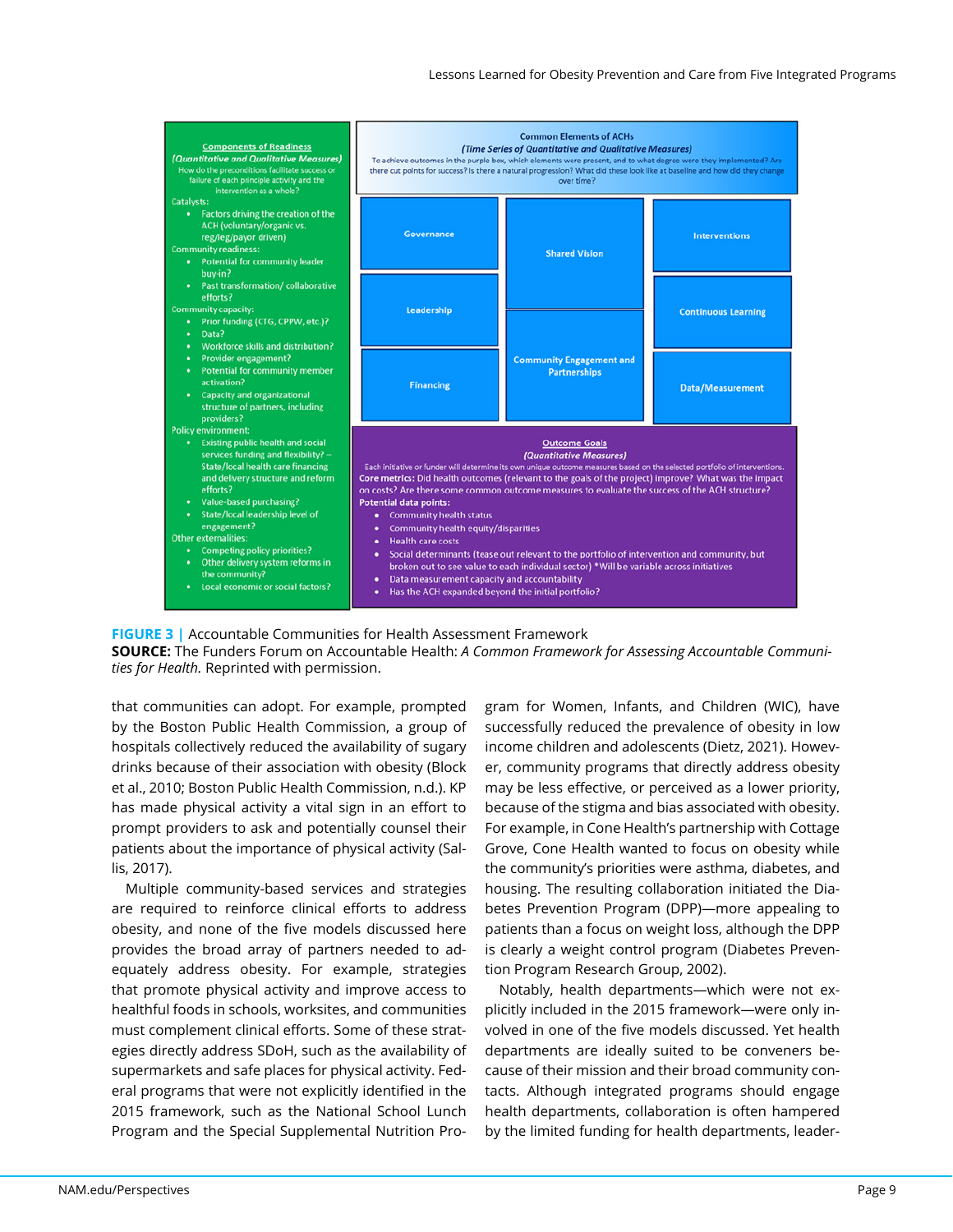ship turnover, local politics, and sudden shifts in priorities and resources like those required for COVID-19 often limit their engagement.

One critical area that the 2015 framework did not address is the elements of readiness, which include a catalyst, community capacity, the policy environment, and other externalities like competing policies and community readiness, community capacity, competing policy priorities, and local economic and social factors (*Figure 3*).

An additional concern is funding. Because fee-forservice plans generally require an early return on investments, they are less likely to invest in diseases, such as obesity, for which a longer time horizon for positive outcomes is required. Value-based care investments are better suited for obesity (and other similar) programs, but to date, we are not aware of any integrated system or ACH which has directly focused on obesity.

In summary, with respect to applying lessons learned to obesity, the 2015 framework is universal in that it can be applied to a variety of health issues. However, as the five models discussed at the summit demonstrate, the specific approach and messaging must be tailored to a community's context and needs. Furthermore, investments in upstream SDoH such as housing and transportation could create more stable social and physical environments that better support people's abilities to make healthy lifestyle choices. Although none of the five examples presented at the summit specifically addressed obesity, they all point to the need for equity, shared power, and long-term investments like value-based care. Investing in authentic community engagement, equitable policies and strategies, the lived experience of people with obesity, and sustained engagement and coordination among multiple services will be required to address the widespread and costly disease of obesity.

# **References**

- 1. Dietz, W. H., L. S. Solomon, N. Pronk, S. K. Ziegenhorn, M. Standish, M. M. Longjohn, D. D. Fukuzawa, I. U. Eneli, L. Loy, N. D. Muth, E. J. Sanchez, J. Bogard, and D. W. Bradley. 2015. An Integrated Framework For The Prevention And Treatment Of Obesity And Its Related Chronic Diseases. *Health Affairs (Millwood)* 34(9):1456-63. https://doi. org/10.1377/hlthaff.2015.0371.
- 2. Kaiser Permanente Washington Health Research Institute. 2021. *Improving Chronic Illness Care.* Available at: http://improvingchroniccare.org/index.

php?p=The\_Chronic\_Care\_Model&s=2 (accessed September 30, 2021).

- 3. Dietz, W., J. Lee, H. Wechsler, S. Malepati, and B. Sherry. 2007. Health plans' role in preventing overweight in children and adolescents. *Health Affairs (Millwood)* 26(2):430-40. https://doi.org/10.1377/ hlthaff.26.2.430.
- 4. Mt. Auburn Associates. 2020. *Evaluation of Invest Health: Findings.* Available at: https://www.investhealth.org/wp-content/uploads/2020/01/Invest-Health-Final-Public-Report\_8-31-2018-1.pdf (accessed September 30, 2021).
- 5. ODPHP (Office of Disease Prevention and Health Promotion). 2021. *Social Determinants of Health.*  Available at: https://health.gov/healthypeople/ objectives-and-data/social-determinants-health (accessed September 30, 2021).
- 6. Franz, B., D. Skinner, A. M. Kerr, R. Penfold, and K. Kelleher. 2018. Hospital-Community Partnerships: Facilitating Communication for Population Health on Columbus' South Side. *Health Communication*  33(12):1462-74. https://doi.org/10.1080/10410236 .2017.1359033.
- 7. Skinner, D., B. Franz, M. Taylor, C. Shaw, and K. J. Kelleher. 2018. How U.S. children's hospitals define population health: a qualitative, interview-based study. *BMC Health Services Research* 18(1):494. https://doi.org/10.1186/s12913-018-3303-7.
- 8. Hughes, D. L., and C. Mann. 2020. Financing The Infrastructure Of Accountable Communities For Health Is Key To Long-Term Sustainability. *Health Affairs (Millwood)* 39(4):670-8. https://doi. org/10.1377/hlthaff.2019.01581.
- 9. Hales, C. M., M. D. Carroll, C. D. Fryar, and C. L. Ogden. 2020. *Prevalence of obesity and severe obesity among adults: United States, 2017-2018.* Available at: https://www.cdc.gov/nchs/products/databriefs/db360.htm (accessed September 30, 2021).
- 10. Fryar, C. D., M. D. Carroll, and J. Afful. 2020. *Prevalence of overweight, obesity, and severe obesity among children and adolescents aged 2–19 years: United States, 1963–1965 through 2017–2018.* Available at: https://www.cdc.gov/nchs/data/hestat/ obesity-child-17-18/obesity-child.htm (accessed September 30, 2021).
- 11. Dietz, W. H. 2019. We Need a New Approach to Prevent Obesity in Low-Income Minority Populations. *Pediatrics* 143(6). https://doi.org/10.1542/ peds.2019-0839.
- 12. Kumanyika, S. 2017. Getting to Equity in Obesity Prevention: A New Framework. *NAM Perspectives.* Discussion Paper, National Acad-